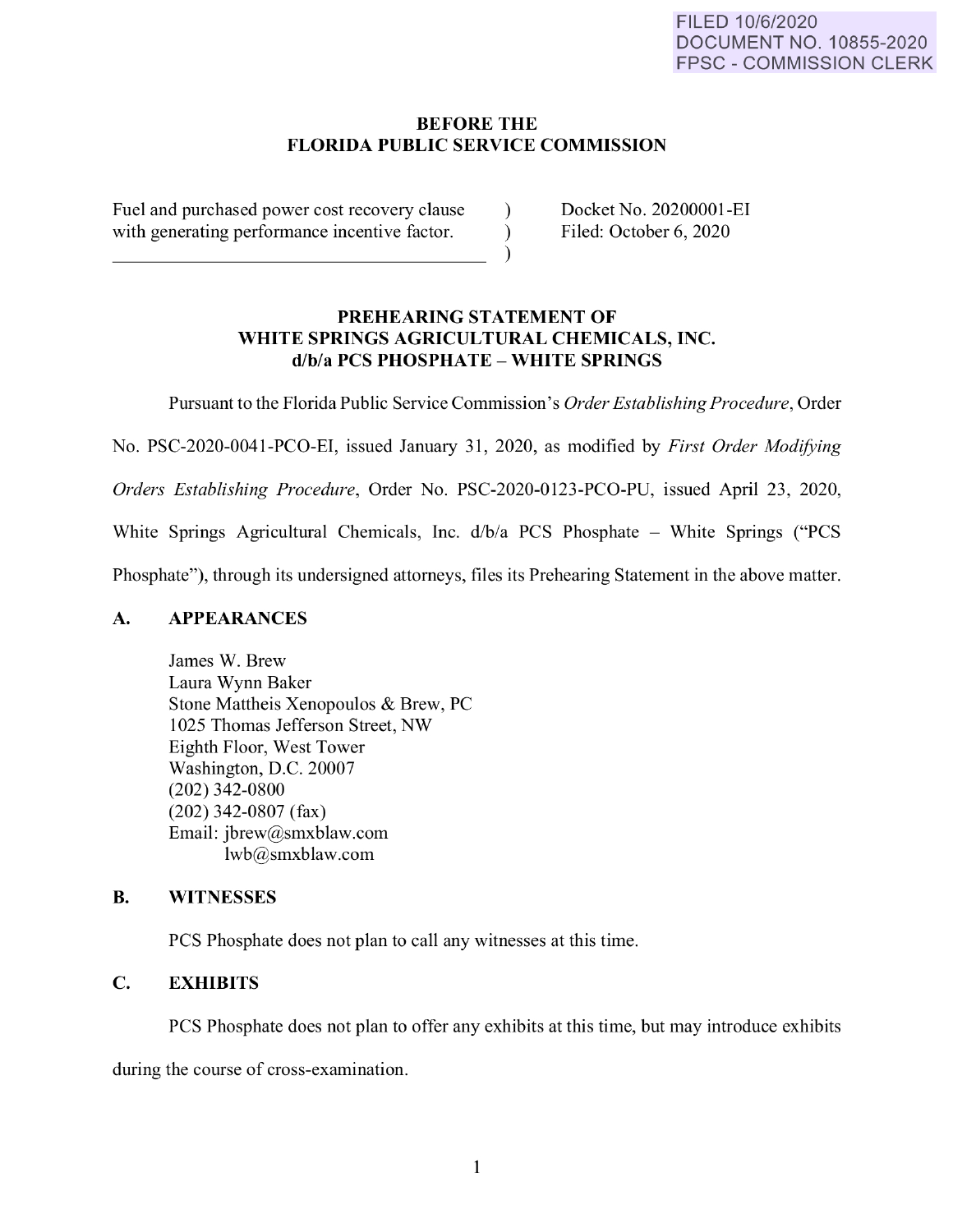#### **D. STATEMENT OF BASIC POSITION**

 Only costs prudently incurred and legally authorized should be recovered through the fuel clause. Florida electric utilities, including in particular Duke Energy Florida, LLC ("DEF"), must satisfy the burden of proving the reasonableness of any expenditures for which recovery or other relief is sought in this proceeding.

 At its agenda conference held on September 1, 2020, the Commission voted to adopt, without modifications, the findings and recommendations ("Recommended Order") of the Department of Administrative Hearings ("DOAH") which concluded that DEF should not be permitted to recover in consumer rates the replacement power costs associated with the 2017 DEF Bartow Unit 4 outage and subsequent de-rating. The disputed costs had previously been included in fuel clause charges pending that Commission determination. In its recommendation memorandum, Public Service Commission Staff stated that DEF "should be required to refund \$11.1 million in replacement power associated with its April 2017 Bartow Unit 4 outage and \$5,016,782 for the de-rating of the unit from May 2017 until December of 2019, for a total refund of \$16,116,782."[1](#page-1-0) Based on the Commission's final vote on September 1, 2020, DEF should credit a refund of those costs in the determination of its fuel clause factor to be collected in 2021.

#### **E. STATEMENT ON SPECIFIC ISSUES**

#### **COMPANY SPECIFIC ISSUES**

#### **Duke Energy Florida, LLC.**

Contested Issue A listed below will be placed here if included in the docket by the prehearing officer.

#### **Florida Power & Light**

<span id="page-1-0"></span><sup>&</sup>lt;sup>1</sup> Docket No. 20200001, Fuel and purchased power cost recovery clause with generating performance incentive factor, *Memorandum from Public Service Commission Staff* at 23 (Aug. 6, 2020).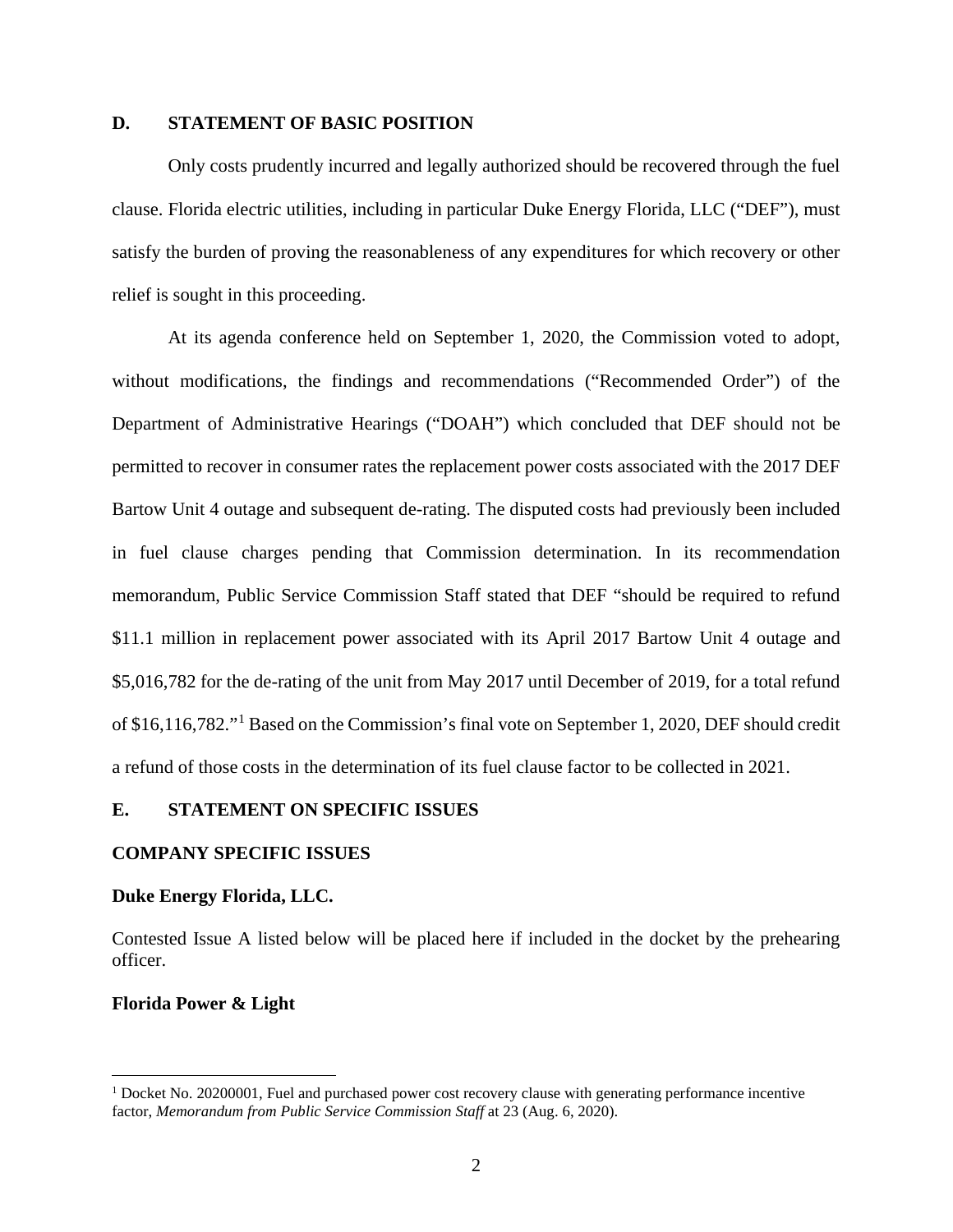**ISSUE 2A:** What is the appropriate revised SoBRA factor for the 2018 projects to reflect actual construction costs that are less than the projected costs used to develop the initial SoBRA factor?

## **PCS Phosphate:** No position.

**ISSUE 2B:** What is the total gain under FPL's Incentive Mechanism approved by Order No. PSC-2016-0560-AS-EI that FPL may recover for the period January 2019 through December 2019, and how should that gain to be shared between FPL and customers?

#### **PCS Phosphate:** No position.

**ISSUE 2C:** What is the appropriate amount of Incremental Optimization Costs under FPL's Incentive Mechanism approved by Order No. PSC-2016-0560-AS-EI that FPL should be allowed to recover through the fuel clause for Personnel, Software, and Hardware costs for the period January 2019 through December 2019?

#### **PCS Phosphate:** No position.

**ISSUE 2D:** What is the appropriate amount of Variable Power Plant O&M Attributable to Off-System Sales under FPL's Incentive Mechanism approved by Order No. PSC-2016-0560-AS-EI that FPL should be allowed to recover through the fuel clause for the period January 2019 through December 2019?

# **PCS Phosphate:** No position.

**ISSUE 2E:** What is the appropriate amount of Variable Power Plant O&M Avoided due to Economy Purchases under FPL's Incentive Mechanism approved by Order No. PSC-2016-0560-AS-EI that FPL should be allowed to recover through the fuel clause for the period January 2019 through December 2019?

#### **PCS Phosphate:** No position.

**ISSUE 2F:** Has FPL made reasonable and prudent adjustments, if any are needed, to account for replacement power costs associated with the April 2019 forced outage at St. Lucie Nuclear Power Plant, Unit No. 1?

#### **PCS Phosphate:** No position.

**ISSUE 2G:** Has FPL made reasonable and prudent adjustments, if any are needed, to account for replacement power costs associated with the March 2020 return-to-service delay at St. Lucie Nuclear Power Plant, Unit No. 2?

**PCS Phosphate:** No position.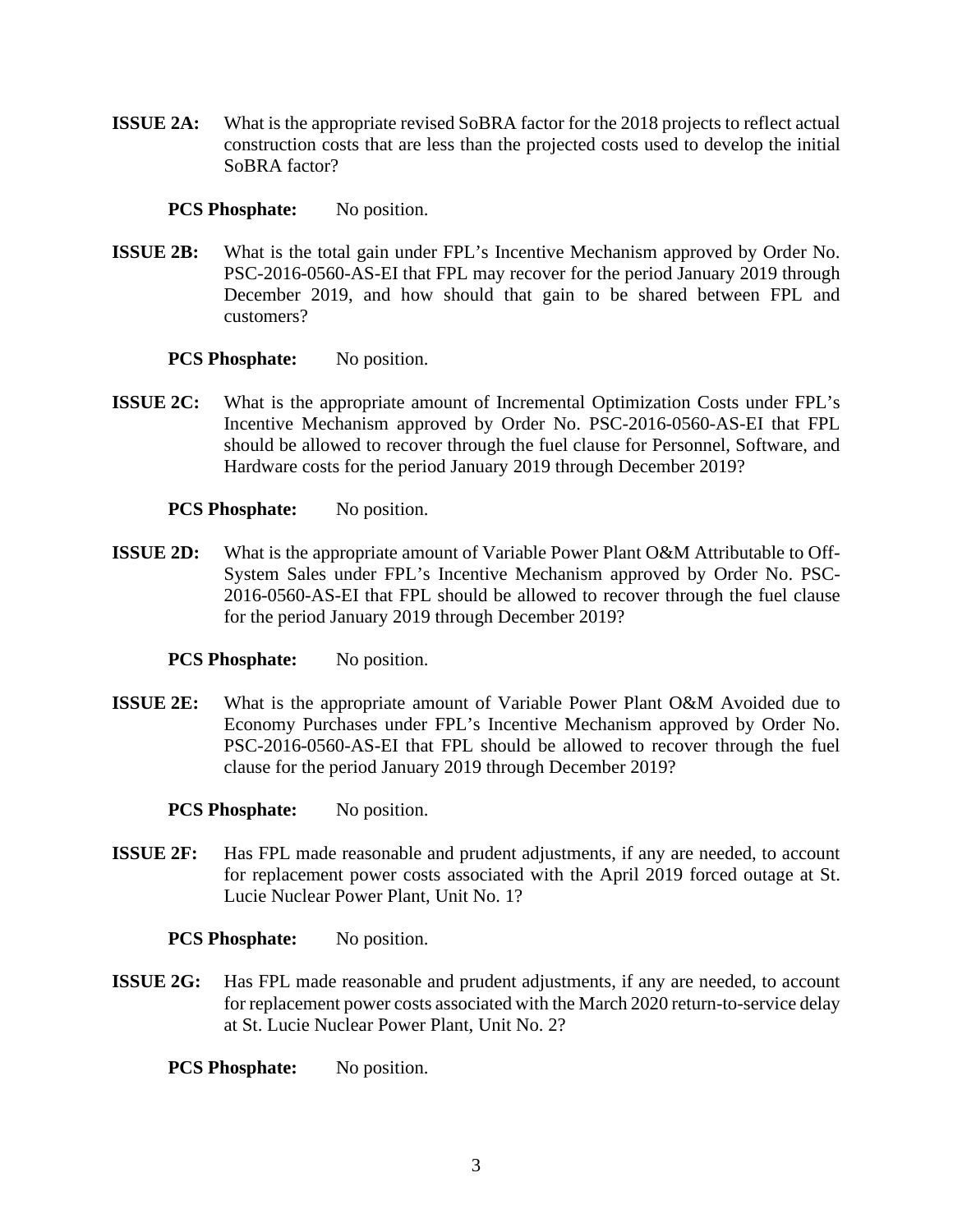**ISSUE 2H:** What is the appropriate subscription credit associated with FPL's Solar Together Program, approved by Order No. PSC-2020-0084-S-EI, to be included for recovery in 2021?

**PCS Phosphate:** No position.

#### **Florida Public Utilities Company**

**ISSUE 3A:** Should the Commission approve FPUC's revised Fuel and Purchased Power Cost Recovery factors filed in accordance with the Stipulation and Settlement approved in Docket No. 20190156-EI, which reflect the flow-through of interim rate overrecovery calculated based on 9 months actual and 1 month estimated revenues?

**PCS Phosphate:** No position.

## **Gulf Power Company**

**ISSUE 4A:** Should the Commission approve as prudent Gulf's actions to mitigate the volatility of natural gas, residual oil, and purchased power prices, as reported in Gulf's April 2020 hedging report?

**PCS Phosphate:** No position.

#### **Tampa Electric Company**

**ISSUE 5A:** What was the total gain under TECO's Optimization Mechanism approved by Order No. PSC-2017-0456-S-EI that TECO may recover for the period January 2019 through December 2019, and how should that gain to be shared between TECO and customers?

**PCS Phosphate:** No position.

# **GENERIC FUEL ADJUSTMENT ISSUES**

**ISSUE 6:** What are the appropriate actual benchmark levels for calendar year 2020 for gains on non-separated wholesale energy sales eligible for a shareholder incentive?

**PCS Phosphate:** Agree with OPC.

**ISSUE 7:** What are the appropriate estimated benchmark levels for calendar year 2021 for gains on non-separated wholesale energy sales eligible for a shareholder incentive?

**PCS Phosphate:** Agree with OPC.

**ISSUE 8:** What are the appropriate final fuel adjustment true-up amounts for the period January 2019 through December 2019?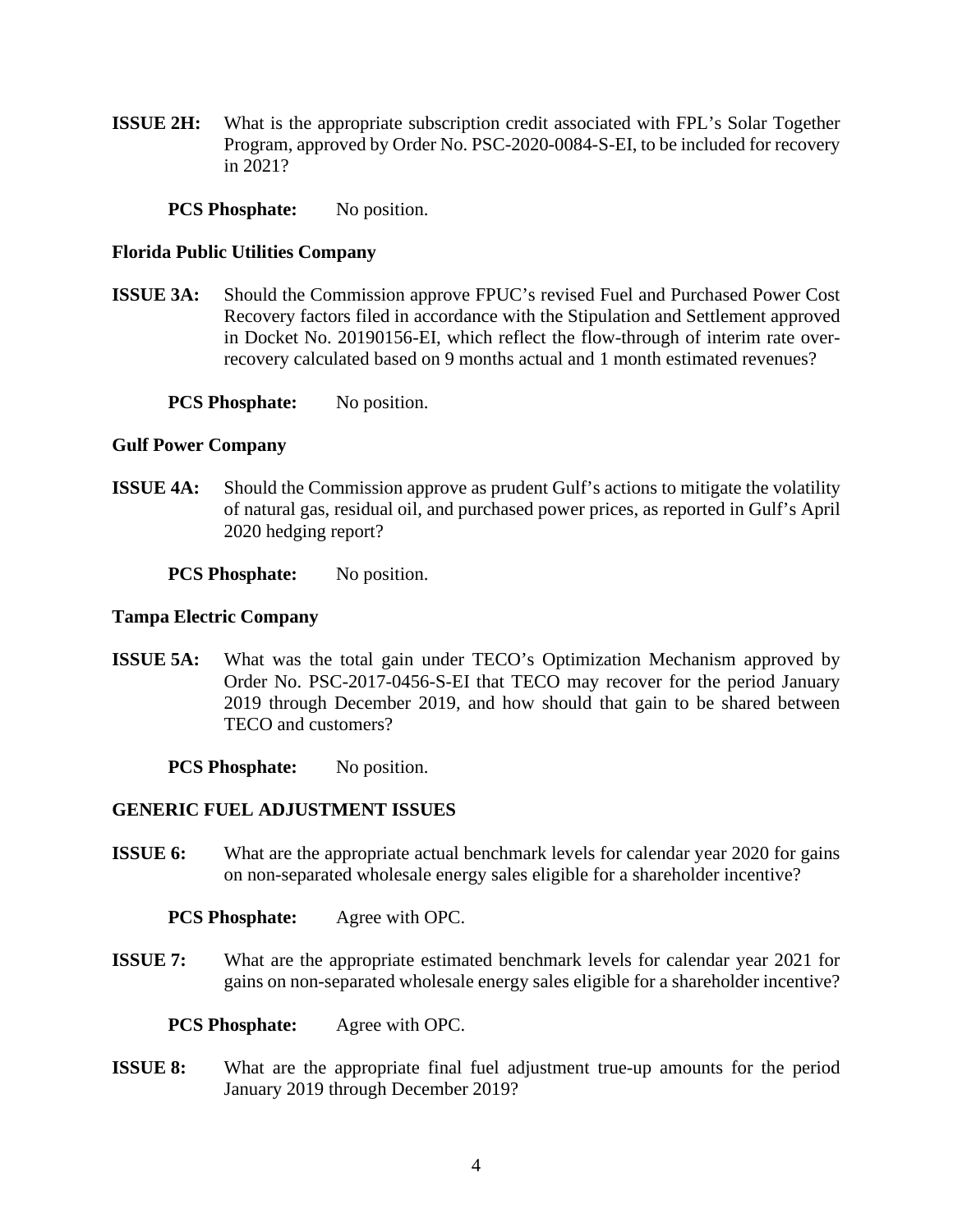**PCS Phosphate:** Agree with OPC.

**ISSUE 9:** What are the appropriate fuel adjustment actual/estimated true-up amounts for the period January 2020 through December 2020?

**PCS Phosphate:** Agree with OPC.

**ISSUE 10:** What are the appropriate total fuel adjustment true-up amounts to be collected/refunded from January 2021 through December 2021?

**PCS Phosphate:** Agree with OPC.

- **ISSUE 11:** What are the appropriate projected total fuel and purchased power cost recovery amounts for the period January 2021 through December 2021?
	- **PCS Phosphate:** Pursuant to the Commission's vote on September 1, 2020, approving the Recommended Order submitted by the Administrative Law Judge, DEF's cost recovery amounts for January 2021 through December 2021 should be reduced by \$16.1 million, plus interest, to refund costs relating to the replacement power and de-rating costs due to the outage of Bartow Unit 4 in April 2017. These costs should be returned in the manner in which they were collected.

# **COMPANY-SPECIFIC GENERATING PERFORMANCE INCENTIVE FACTOR ISSUES**

# **Duke Energy Florida, LLC.**

No company-specific GPIF issues for Duke Energy Florida, LLC. have been identified at this time. If such issues are identified, they shall be numbered 12A, 12B, 12C, and so forth, as appropriate.

# **Florida Power & Light Company**

No company-specific GPIF issues for Florida Power and Light Company have been identified at this time. If such issues are identified, they shall be numbered 13A, 13B, 13C, and so forth, as appropriate.

# **Gulf Power Company**

No company-specific GPIF issues for Gulf Power Company have been identified at this time. If such issues are identified, they shall be numbered 14A, 14B, 14C, and so forth, as appropriate.

# **Tampa Electric Company**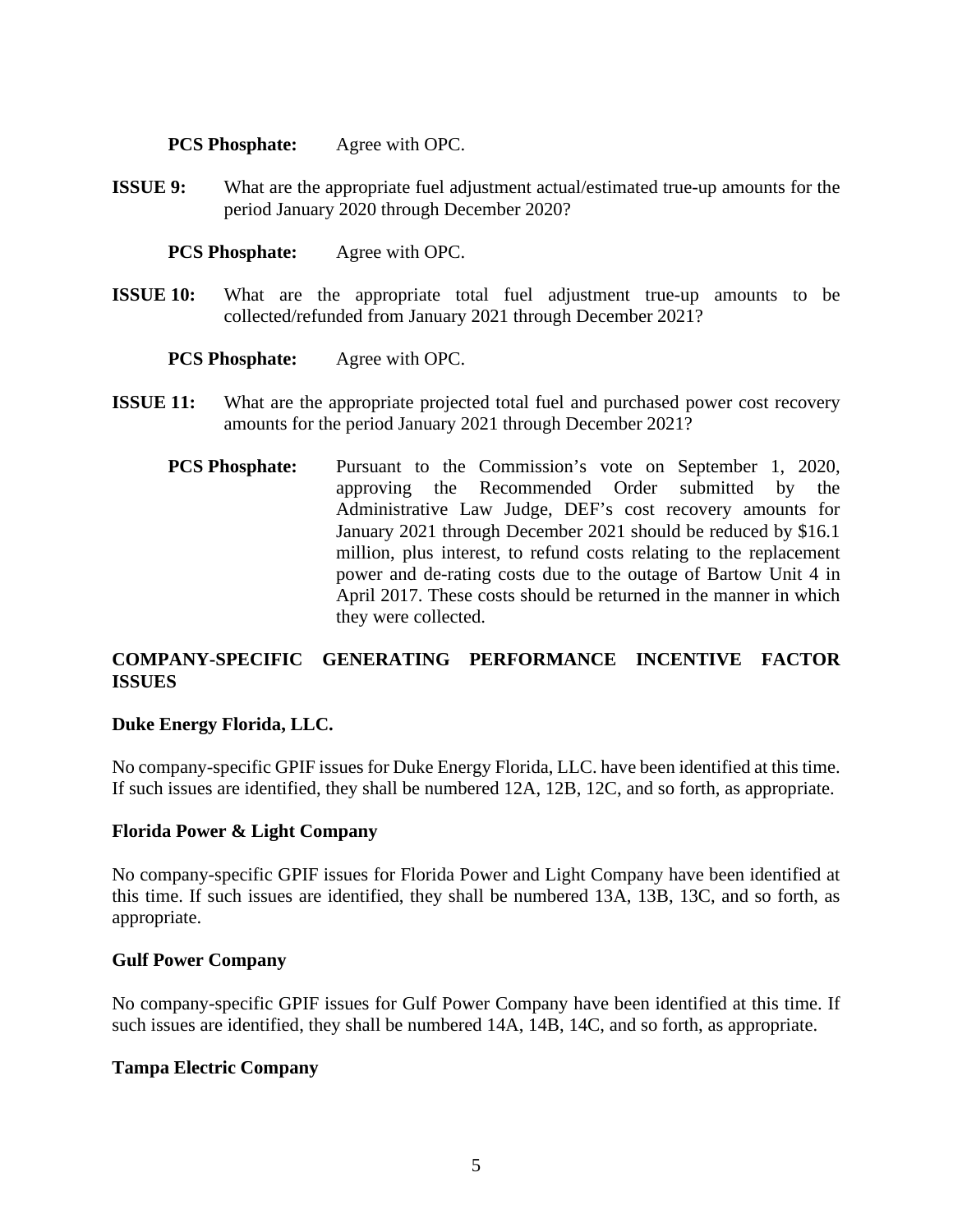No company-specific GPIF issues for Tampa Electric Company have been identified at this time. If such issues are identified, they shall be numbered 15A, 15B, 15C, and so forth, as appropriate.

#### **GENERIC GPIF ISSUES**

**ISSUE 16:** What is the appropriate GPIF reward or penalty for performance achieved during the period January 2019 through December 2019 for each investor-owned electric utility subject to the GPIF?

**PCS Phosphate:** Agree with OPC.

**ISSUE 17:** What should the GPIF targets/ranges be for the period January 2021 through December 2021 for each investor-owned electric utility subject to the GPIF?

**PCS Phosphate:** Agree with OPC.

#### **FUEL FACTOR CALCULATION ISSUES**

**ISSUE 18:** What are the appropriate projected net fuel and purchased power cost recovery and Generating Performance Incentive amounts to be included in the recovery factor for the period January 2021 through December 2021?

**PCS Phosphate:** Agree with OPC.

**ISSUE 19:** What is the appropriate revenue tax factor to be applied in calculating each investorowned electric utility's levelized fuel factor for the projection period January 2021 through December 2021?

**PCS Phosphate:** Agree with OPC.

- **ISSUE 20:** What are the appropriate levelized fuel cost recovery factors for the period January 2021 through December 2021?
	- **PCS Phosphate:** Pursuant to the Commission's vote on September 1, 2020, approving the Recommended Order submitted by the Administrative Law Judge, DEF's cost recovery amounts for January 2021 through December 2021 should be reduced by \$16.1 million, plus interest, to refund costs relating to the replacement power and de-rating costs due to the outage of Bartow Unit 4 in April 2017. To the extent this reduction in allowed cost recovery reduces the fuel cost recovery factors for DEF, the levelized factors should be adjusted in a conforming manner.
- **ISSUE 21:** What are the appropriate fuel recovery line loss multipliers to be used in calculating the fuel cost recovery factors charged to each rate class/delivery voltage level class?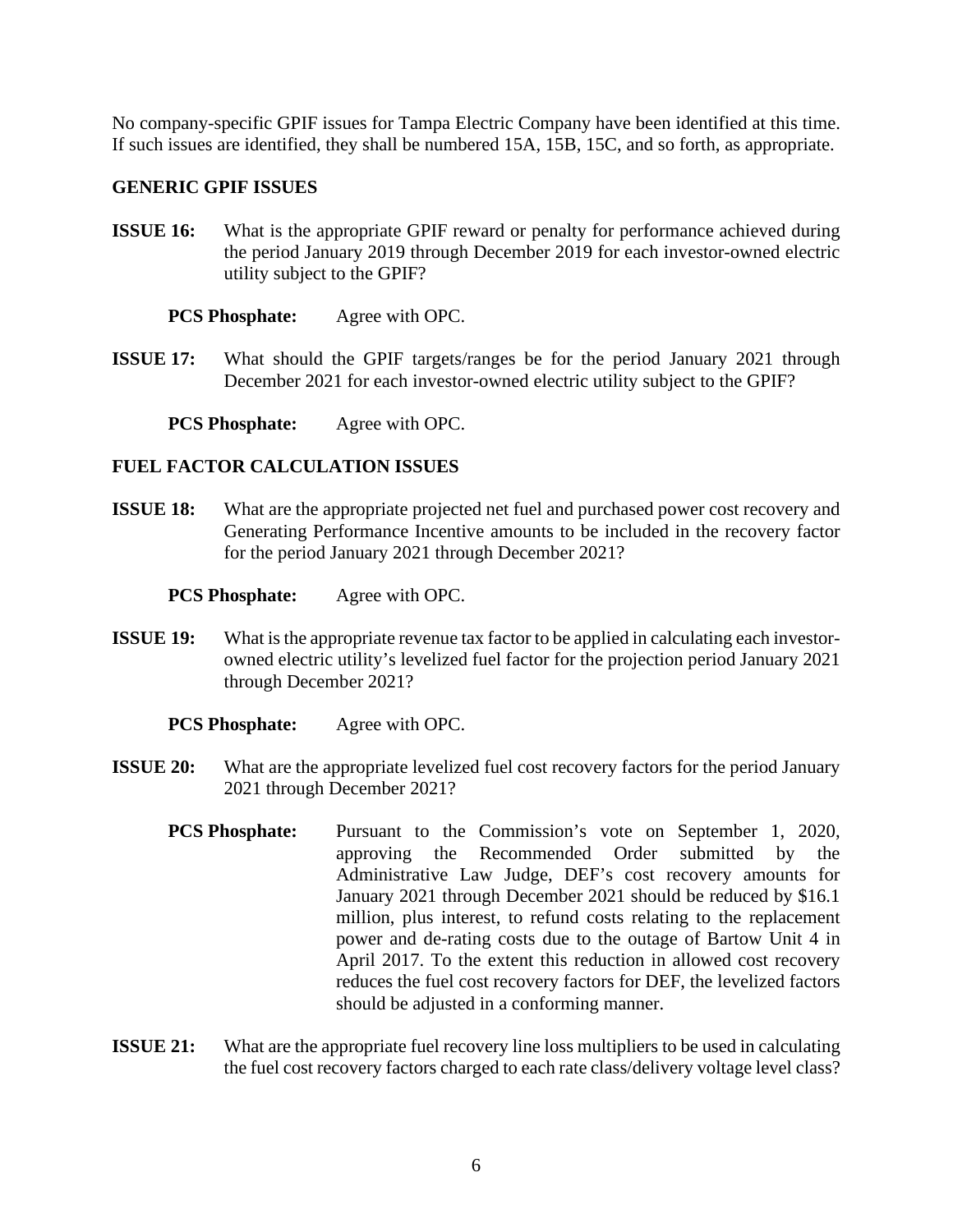#### **PCS Phosphate:** Agree with OPC.

- **ISSUE 22:** What are the appropriate fuel cost recovery factors for each rate class/delivery voltage level class adjusted for line losses?
	- **PCS Phosphate:** Pursuant to the Commission's vote on September 1, 2020, approving the Recommended Order submitted by the Administrative Law Judge, DEF's cost recovery amounts for January 2021 through December 2021 should be reduced by \$16.1 million to refund costs relating to the replacement power and derating costs due to the outage of Bartow Unit 4 in April 2017. To the extent that this reduction in allowed cost recovery reduces the fuel cost recovery factors for DEF, those factors should be adjusted.

#### **II. CAPACITY ISSUES**

# **COMPANY-SPECIFIC CAPACITY COST RECOVERY FACTOR ISSUES**

#### **Duke Energy Florida, LLC.**

- **ISSUE 23A:** What is the appropriate net book value of retired Plant Crystal River South (Units 1 and 2) assets to be recovered over a one-year period as approved by Order No. PSC-2017-0451-AS-EU?
	- **PCS Phosphate:** Agree with OPC.
- **ISSUE 23B:** What is the appropriate amount of costs for the Independent Spent Fuel Storage Installation (ISFSI) that DEF should be allowed to recover through the capacity cost recovery clause pursuant to DEF's 2017 Settlement?
	- **PCS Phosphate:** Agree with OPC.
- **ISSUE 23C:** Should the Commission approve the Third Implementation Stipulation and, if approved, what is the amount of state corporate income tax savings that should be refunded to customers through the capacity clause in 2021?
	- **PCS Phosphate:** Yes, the Commission should approve the Third Implementation Stipulation filed in this docket on July 27, 2020. PCS Phosphate was a signatory to that agreement.
- **ISSUE 23D:** What adjustment amounts should the Commission approve to be refunded through the capacity clause in 2021 for the Columbia SoBRA I project approved in Docket No. 20180149-EI and the DeBary, Lake Placid, and Trenton SoBRA II projects approved in Docket No. 20190072-EI?

**PCS Phosphate:** Agree with OPC.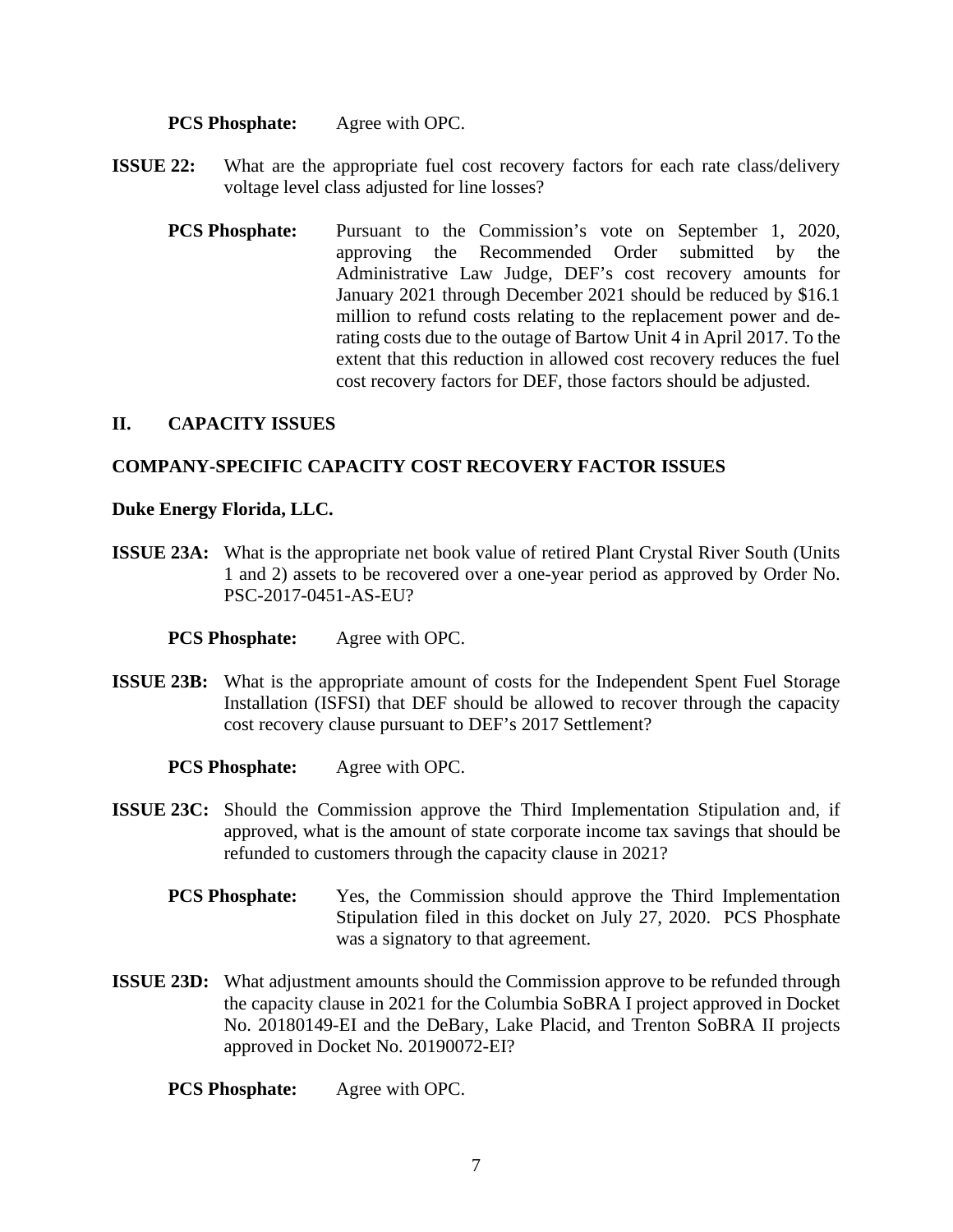# **Florida Power & Light Company**

**ISSUE 24A:** What is the appropriate true-up adjustment amount associated with the 2018 SOBRA projects approved by Order No. PSC-2018-0028-FOF-EI to be refunded through the capacity clause in 2021?

# **PCS Phosphate:** No position.

- **ISSUE 24B:** What are the appropriate Indiantown non-fuel base revenue requirements to be recovered through the Capacity Clause pursuant to the Commission's approval of the Indiantown transaction in Docket No. 160154-EI (Order No. PSC-16-0506- FOF-EI) for 2021?
	- **PCS Phosphate:** No position.

# **Gulf Power Company**

No company-specific capacity cost recovery factor issues for Gulf Power Company have been identified at this time. If such issues are identified, they will be numbered 25A, 25B, 25C, and so forth as appropriate.

# **Tampa Electric Company**

No company-specific capacity cost recovery factor issues for Tampa Electric Company have been identified at this time. If such issues are identified, they will be numbered 26A, 26B, 26C, and so forth as appropriate.

# **GENERIC CAPACITY COST RECOVERY FACTOR ISSUES**

- **ISSUE 27:** What are the appropriate final capacity cost recovery true-up amounts for the period January 2019 through December 2019?
	- **PCS Phosphate:** Agree with OPC.
- **ISSUE 28:** What are the appropriate capacity cost recovery actual/estimated true-up amounts for the period January 2020 through December 2020?

**PCS Phosphate:** Agree with OPC.

**ISSUE 29:** What are the appropriate total capacity cost recovery true-up amounts to be collected/refunded during the period January 2021 through December 2021?

**PCS Phosphate:** Agree with OPC.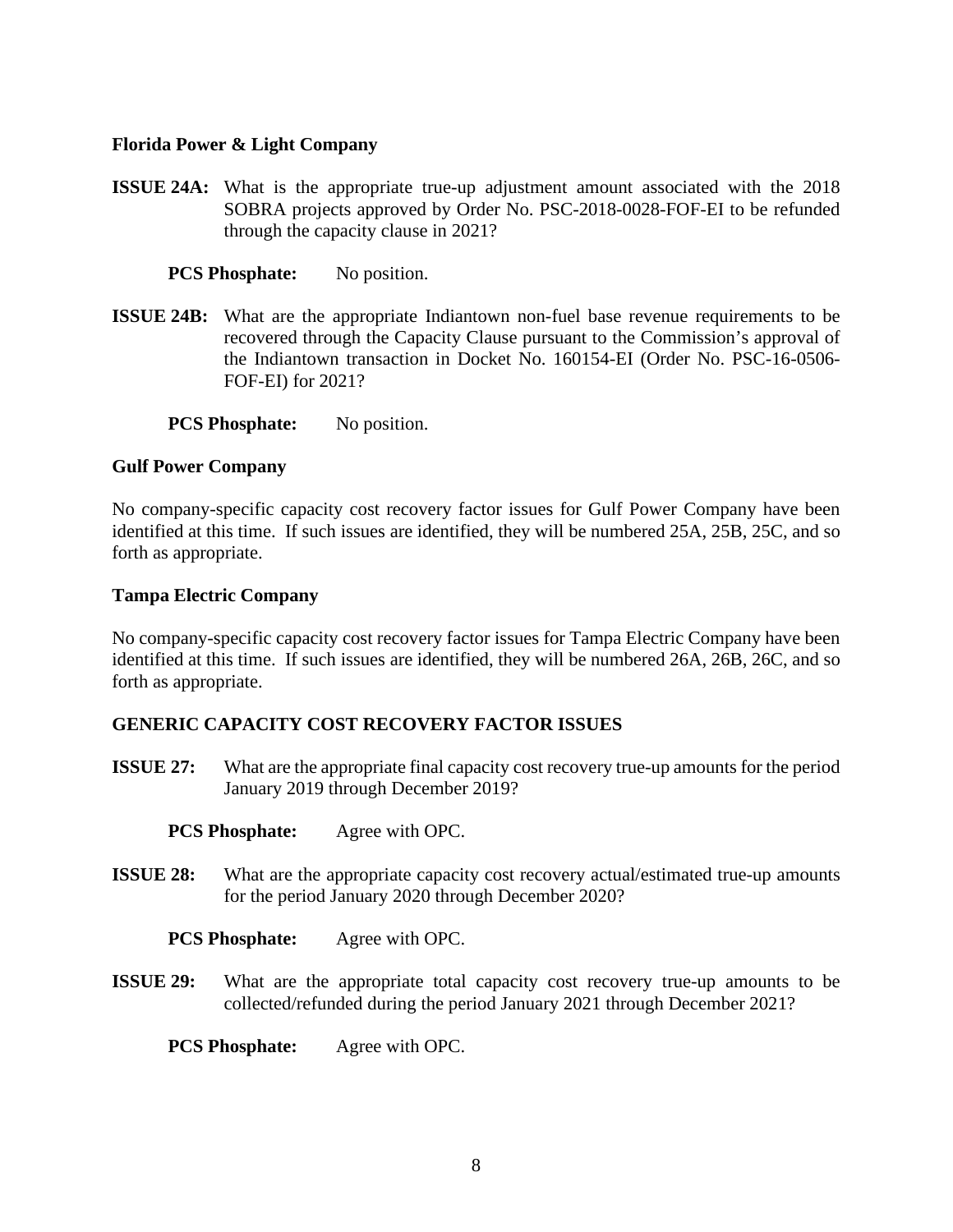**ISSUE 30:** What are the appropriate projected total capacity cost recovery amounts for the period January 2021 through December 2021?

## **PCS Phosphate:** Agree with OPC.

**ISSUE 31:** What are the appropriate projected net purchased power capacity cost recovery amounts to be included in the recovery factor for the period January 2021 through December 2021?

#### **PCS Phosphate:** Agree with OPC.

**ISSUE 32:** What are the appropriate jurisdictional separation factors for capacity revenues and costs to be included in the recovery factor for the period January 2021 through December 2021?

**PCS Phosphate:** Agree with OPC.

**ISSUE 33:** What are the appropriate capacity cost recovery factors for the period January 2021 through December 2021?

**PCS Phosphate:** Agree with OPC.

## **III. EFFECTIVE DATE**

**ISSUE 34:** What should be the effective date of the fuel adjustment factors and capacity cost recovery factors for billing purposes?

**PCS Phosphate:** No position.

**ISSUE 35:** Should the Commission approve revised tariffs reflecting the fuel adjustment factors and capacity cost recovery factors determined to be appropriate in this proceeding?

**PCS Phosphate:** No position.

**ISSUE 36:** Should this docket be closed?

**PCS Phosphate:** No position.

## **CONTESTED ISSUES**

**ISSUE A:** What action should be taken in response to the Commission's September 1, 2020 vote to approve, without modification, Judge Stevenson's Recommended Order dated April 27, 2020, regarding the Bartow Unit 4 February 2017 outage?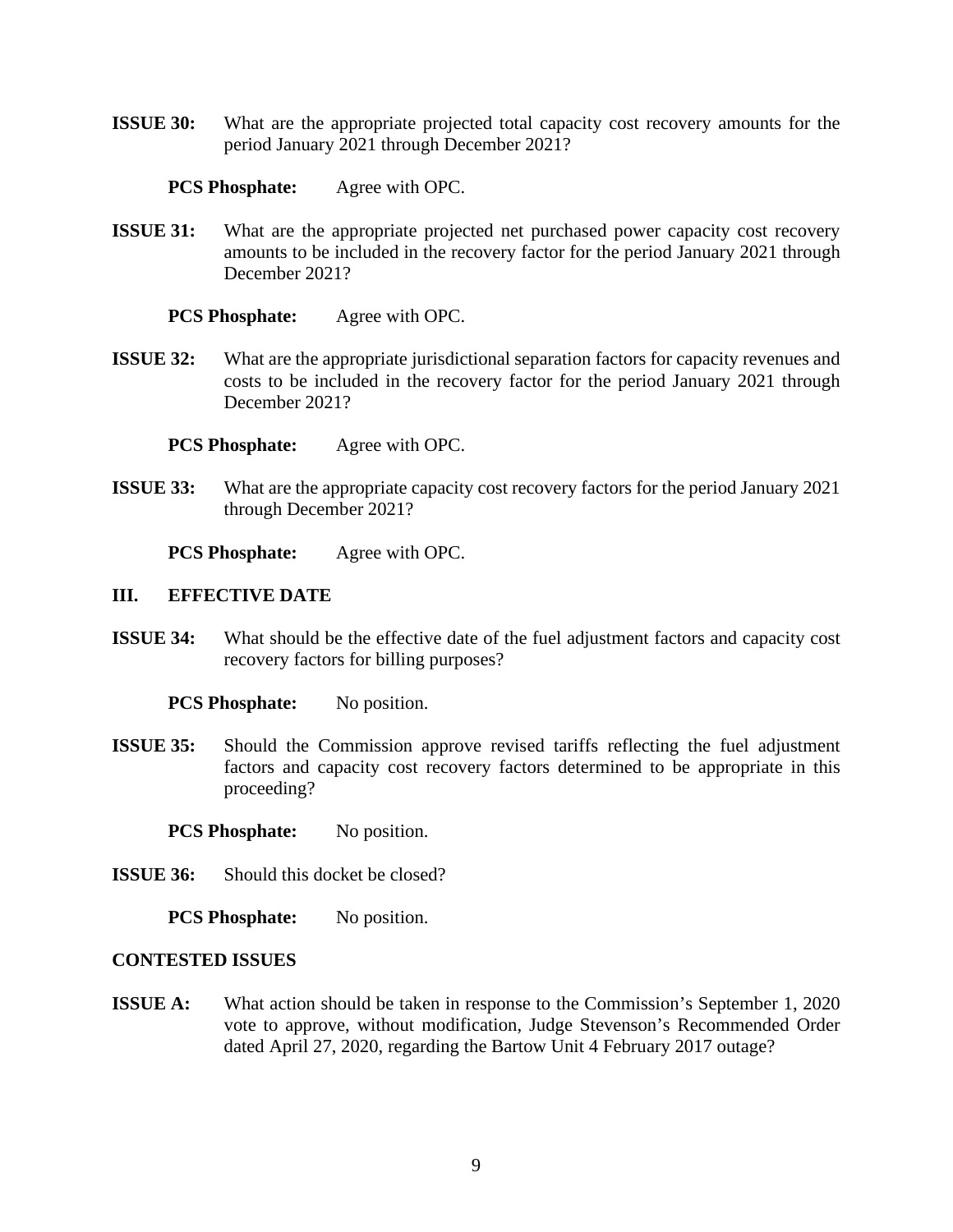**PCS Phosphate:** The Commission should issue its order consistent with the September 1, 2020 final vote on this issue, but no further independent action is required. Based on the final vote, the Commission should direct DEF to reduce its proposed cost recovery amounts for January 2021 through December 2021 by \$16.1 million, plus interest, to refund costs relating to the replacement power and de-rating costs due to the outage of Bartow Unit 4 in April 2017. To the extent that this reduction in allowed cost recovery reduces the fuel cost recovery factors for DEF, corresponding adjustments should be made to those proposed.

# **F. PENDING MOTIONS**

None.

# **G. PENDING REQUESTS OR CLAIMS FOR CONFIDENTIALITY**

None.

# **H. OBJECTIONS TO QUALIFICATIONS OF WITNESS AS EXPERT**

None at this time.

# **I. REQUIREMENTS OF ORDER ESTABLISHING PROCEDURE**

There are no requirements of the Procedural Orders with which PCS Phosphate cannot

comply.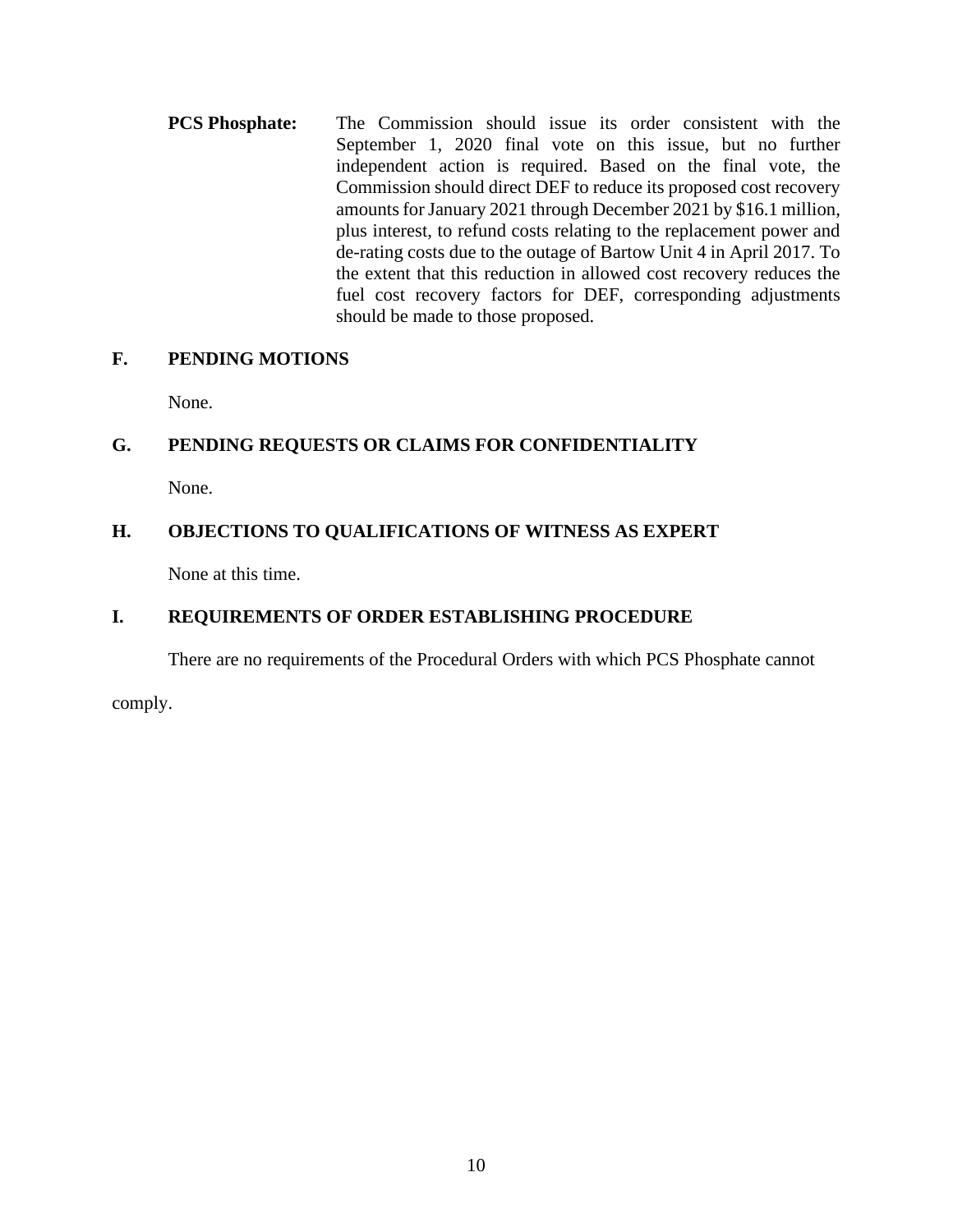Respectfully submitted,

STONE MATTHEIS XENOPOULOS & BREW, PC */s/ James W. Brew* James W. Brew Laura Wynn Baker 1025 Thomas Jefferson Street, NW Eighth Floor, West Tower Washington, D.C. 20007 (202) 342-0800 (202) 342-0807 (fax) E-mail: jbrew@smxblaw.com laura.baker@smxblaw.com

*Attorneys for White Springs Agricultural Chemicals, Inc. d/b/a PCS Phosphate – White Springs* 

Dated: October 6, 2020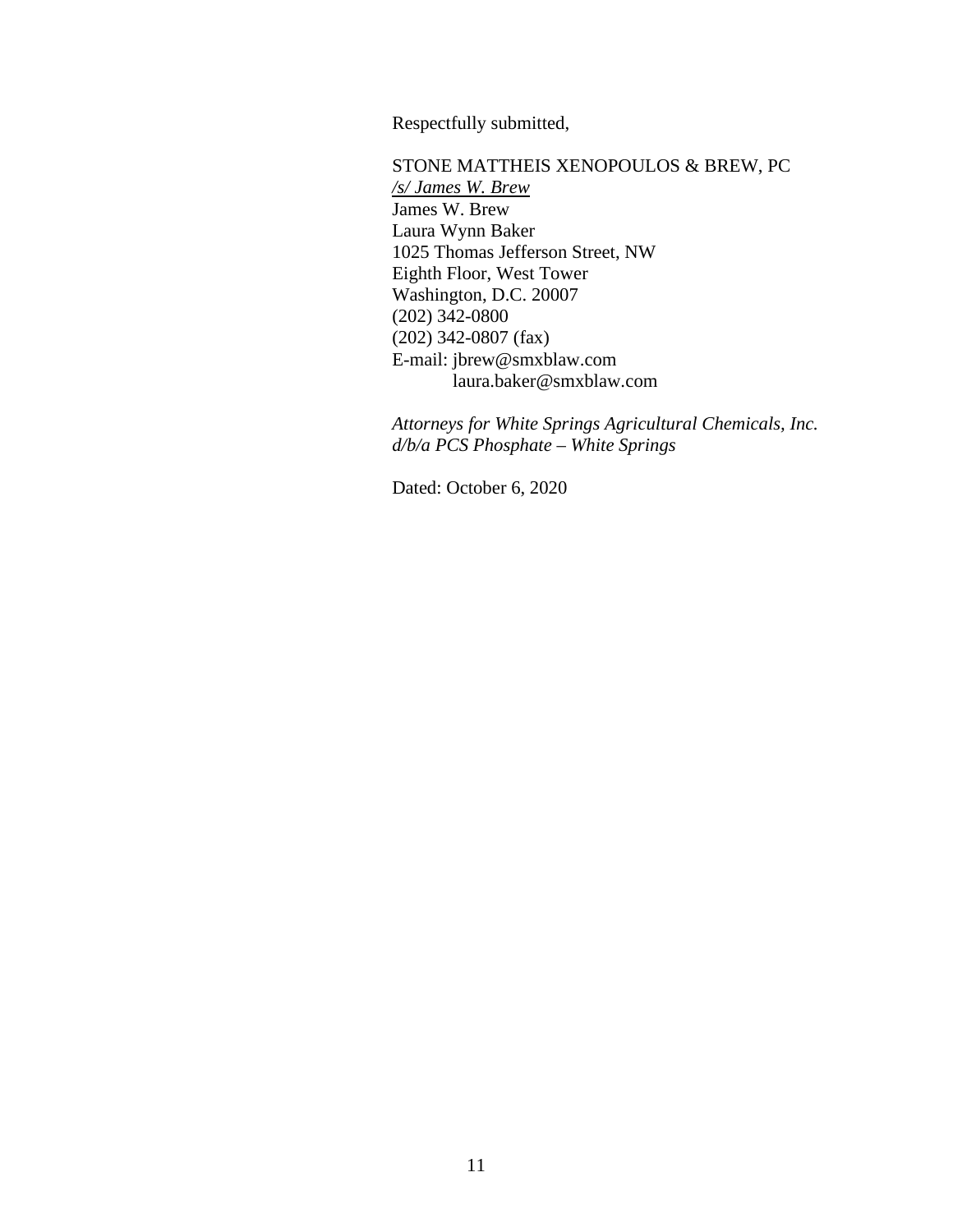#### **CERTIFICATE OF SERVICE**

I hereby certify that a true copy of the foregoing Prehearing Statement of PCS Phosphate

has been furnished by electronic mail this 6th of October 2020, to the following:

Dianne M. Triplett Duke Energy 299 First Avenue North St. Petersburg FL 33701 Dianne.triplett@duke-energy.com

Suzanne Brownless Office of General Counsel Florida Public Service Commission 2540 Shumard Oak Blvd. Tallahassee, FL 32399-0850 sbrownles@psc.state.fl.us

Tampa Electric Company Ms. Paula K. Brown Regulatory Affairs P. O. Box 111 Tampa FL 33601-0111 regdept@tecoenergy.com

Gulf Power Company Russell A. Badders One Energy Place, Bin 100 Pensacola FL 32520-0100 Russell.Badders@nexteraenergy.com

Gardner Law Firm Robert Scheffel Wright/John T. LaVia, III 1300 Thomaswood Drive Tallahassee FL 32308 jlavia@gbwlegal.com schef@gbwlegal.com

Florida Power & Light Company Kenneth A. Hoffman 134 W. Jefferson Street Tallahassee FL 32301 Kenneth.Hoffman@fpl.com

Matthew R. Bernier Duke Energy 106 East College Avenue, Suite 800 Tallahassee FL 32301-7740 matthew.bernier@duke-energy.com

J.R. Kelly/Charles Rehwinkel Office of Public Counsel c/o The Florida Legislature 111 W. Madison Street, Room 812 Tallahassee, FL 32399 kelly.jr@leg.state.fl.us Rehwinkel.charles@leg.state.fl.us

Gunster Law Firm Beth Keating 215 South Monroe Street, Suite 601 Tallahassee FL 32301 bkeating@gunster.com

Florida Public Utilities Company Mr. Mike Cassel 208 Wildlight Ave. Yulee FL 32097 mcassel@fpuc.com

Florida Power & Light Company Maria Jose Moncada/David M. Lee 700 Universe Boulevard Juno Beach FL 33408-0420 david.lee@fpl.com maria.moncada@fpl.com

Beggs Law Firm Steven R. Griffin P.O. Box 12950 Pensacola FL 32591 srg@beggslane.com